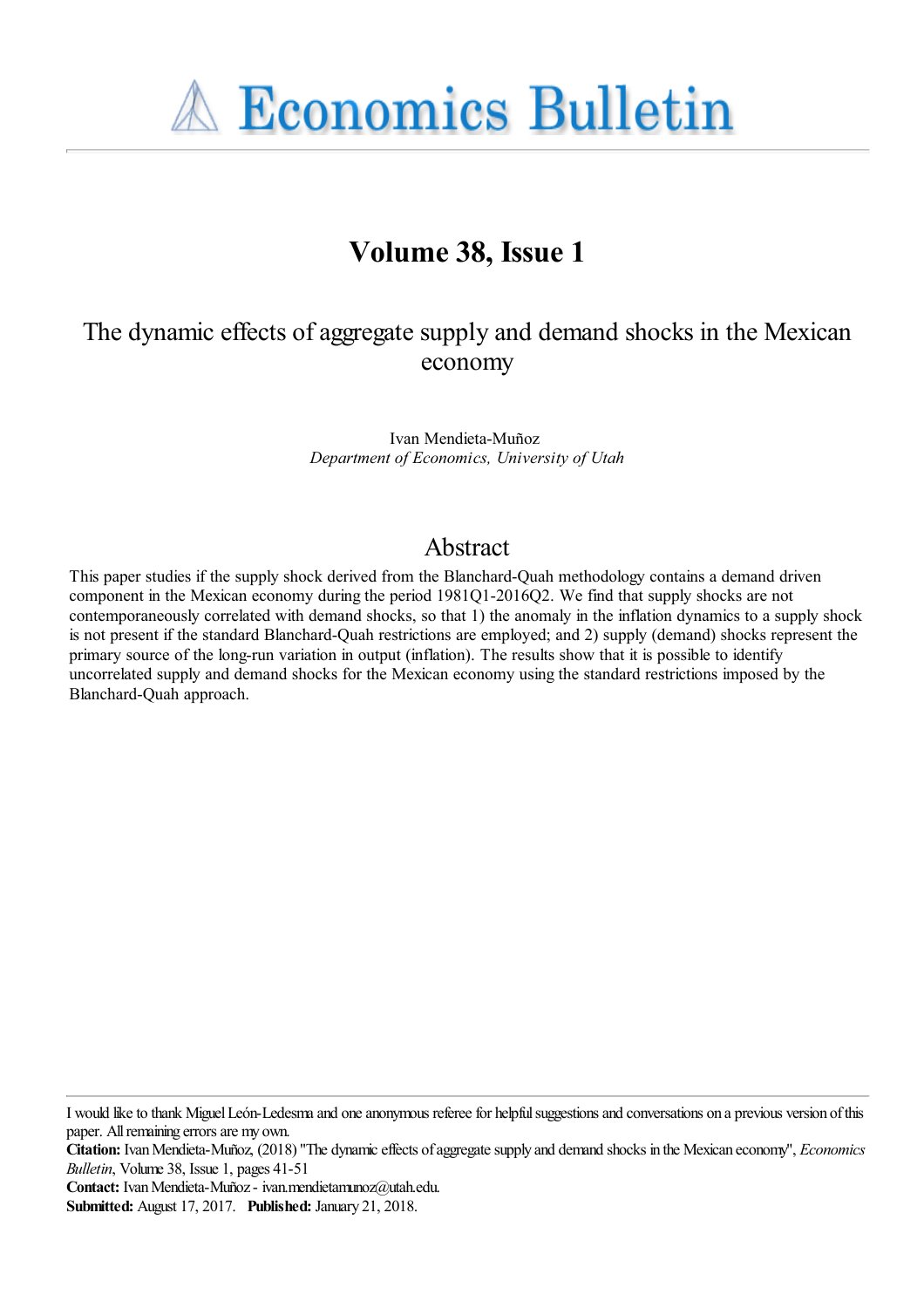#### <span id="page-1-0"></span>1 Introduction

Applications of the [Blanchard and Quah](#page-9-0) [\(1989\)](#page-9-0) (BQ) methodology often find that aggregate supply (AS) shocks are the primary source of variations in real economic activity and that aggregate demand (AD) shocks are the primary source of variations in inflation. These findings have been questioned by [Cover et al.](#page-9-1) [\(2006\)](#page-9-1), who showed that AS and AD shocks are highly correlated in the USA. If it is assumed that supply shocks are affected by demand shocks, [Cover](#page-9-1) [et al.](#page-9-1) [\(2006\)](#page-9-1) demonstrated that AD shocks are now the primary source of variations in real economic activity and that AS shocks represent the primary source of variations in inflation. Similar results have been obtained by other empirical studies for the G-7 and ASEAN countries. [Bashar](#page-9-2) [\(2011;](#page-9-2) [2012\)](#page-9-3) found that, if the standard BQ restrictions are employed and the correlation between AS and AD shocks is ignored, a positive supply shock causes the inflation rate to increase in the long-run (which is hard to justify by any macro theory). In the same vein, he also found that the anomaly in the inflation dynamics disappears if supply and demand shocks are allowed to be correlated —with causality running from the latter to the former.

The results obtained by [Cover et al.](#page-9-1) [\(2006\)](#page-9-1) and [Bashar](#page-9-2) [\(2011;](#page-9-2) [2012\)](#page-9-3) show that it may not possible to identify uncorrelated shocks using the BQ methodology since the AS shock derived from the latter can potentially contain a demand driven component. Therefore, if the possible correlation between AS and AD shocks is ignored, the BQ approach may downplay the role of AD shocks in explaining fluctuations in real economic activity and may lead to anomalies in the inflation dynamics.

The current paper studies if the supply shock identified by the BQ methodology contains a demand driven component in the Mexican economy during the period 1981Q1-2016Q2 by considering the sensitivity of AS shocks with respect to AD shocks. Previous studies for the Mexican economy have employed only the standard BQ model to identify the permanent and transitory components of GDP and unemployment rates (Estefan-Dávila,  $2014$ ) or modifications of the BQ methodology in order to study other macroeconomic phenomena, such as monetary policy and stagnation (Loría and Ramírez, [2011\)](#page-9-5), the significance and potential dual-nature of oil-price shocks (pure technology and pure expenditure shocks) (Méndez-Marcano, [2014\)](#page-9-6), and structural VAR (SVAR) models identified by sign restrictions to develop new indicators for monetary policy interventions [\(Pagliacci](#page-9-7) , [2016\)](#page-9-7). Thus, our paper is the first research that explicitly considers the potential correlation between AS and AD shocks in the Mexican economy. As mentioned before, if such correlation is significant then role of AD and AS shocks discussed in previous studies can be highly misleading.

Contrary to the evidence reported in studies for the USA, G-7, and ASEAN countries, we find that AS shocks are not sensitive to AD shocks in the Mexican economy, so that the supply shock identified by the BQ methodology does not contain a demand driven component. Specifically, we find that: 1) the anomaly in the inflation dynamics to a supply shock is not present if the standard BQ restrictions are employed; 2) AS shocks are the primary source of the long-run variation in output; and 3) AD shocks are the primary source of the long-run variation in inflation.

Two main conclusions can be derived from our results. First, it is possible to identify uncorrelated AS and AD shocks for the Mexican economy using the standard restrictions imposed by the BQ methodology. In this regard, our findings are in line with Estefan-Dávila [\(2014\)](#page-9-4), who found that demand shocks explain the majority of fluctuations in unemployment and that supply shocks explain the majority of fluctuations in GDP without considering the possible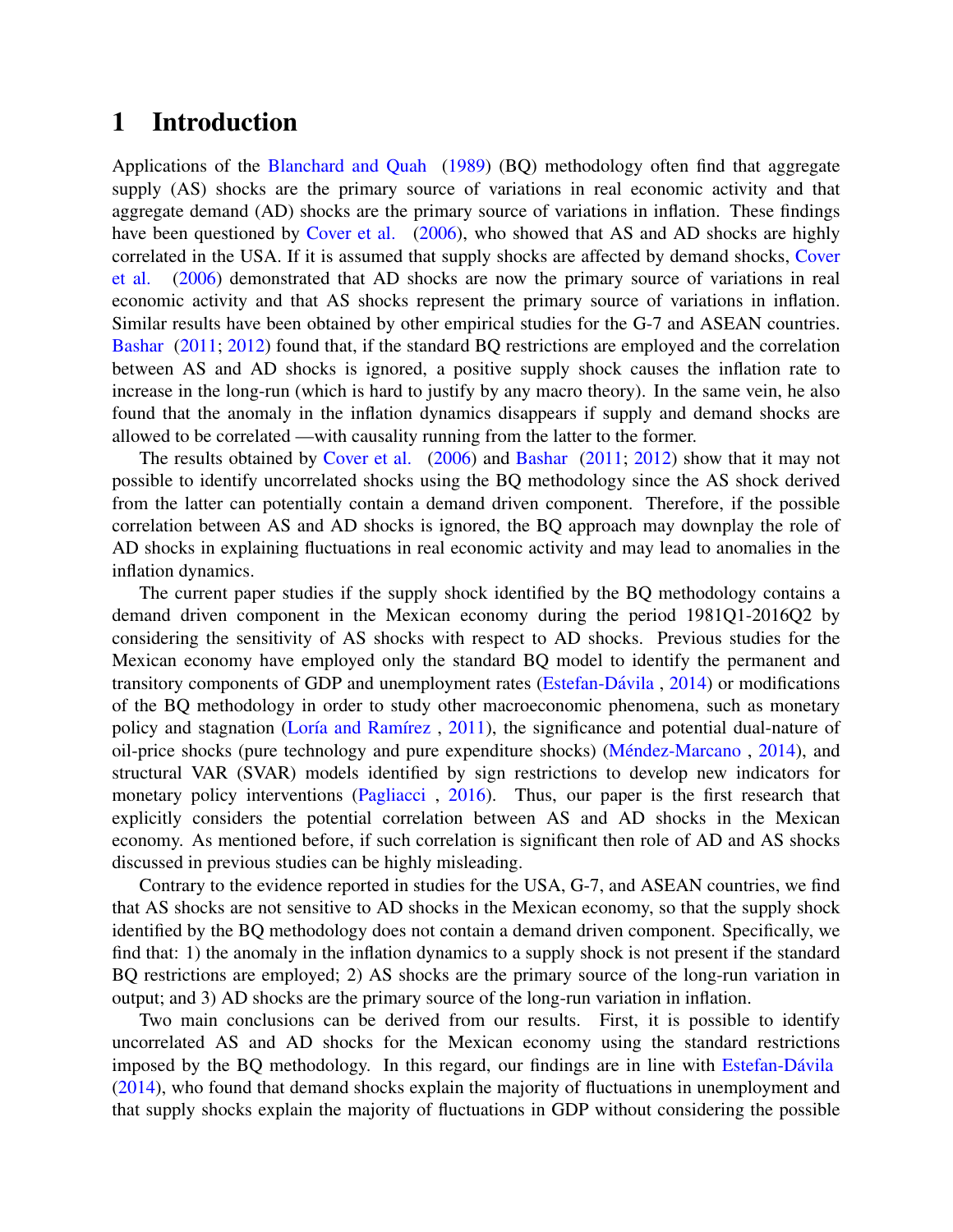correlation between shocks.

Second, the findings that AS (AD) shocks are the primary source of the long-run variation in output (inflation) correspond to the viewpoint that negative fluctuations in production are caused by severe economic crises that impact the long-run performance of the economy and that fluctuations in inflation are a consequence of economic phenomena with transitory effects that do not represent structural changes in the goods and labour markets. The structure of the Mexican economy is different from that of industrialized economies and developing Southeast Asian countries in terms of the goods and services produced, the degree of oligopoly power in different industries, labour market flexibility, and levels of informal employment. Future research should try to implement new models in order to identify the relevant market structures that play a role in explaining the differences between the G-7 and ASEAN countries and Mexico.

The next section presents a description of the SVAR models, Section 3 reports the results obtained, and Section 4 concludes.

#### 2 Methodologies

Consider a SVAR model that incorporates measures of real output  $(y_t)$  and the price level  $(p_t)$ that have been differenced sufficiently to achieve stationarity. Since the structural shocks are not directly observable, the usual practice is to retrieve the latter from the estimation of a reduced-form VAR:

$$
y_t = \sum_{i=1}^q c_{11}^i y_{t-i} + \sum_{i=1}^q c_{12}^i p_{t-i} + e_t^y
$$
 (1)

$$
p_t = \sum_{i=1}^q c_{21}^i y_{t-i} + \sum_{i=1}^q c_{22}^i p_{t-i} + e_t^p
$$
 (2)

where  $e_t^y$  $\int_t^y$  and  $e_t^p$  $t<sup>p</sup>$  are the residuals series.

The relation between the structural shocks and the reduced-form residuals can be expressed as:

$$
\mathbf{e}_{t} = \mathbf{G}_{0}\varepsilon_{t} \tag{3}
$$

where  $\mathbf{e}_t = (e_t^y)$  $\frac{y}{t}$ ,  $e_t^p$  $f_t^p$ )';  $\varepsilon_t = (\varepsilon_t^s, \varepsilon_t^d)'$ , where  $\varepsilon_t^s$  and  $\varepsilon_t^d$  are one-standard deviation supply and demand shocks, respectively; and  $G_0 = A_0^{-1}B = \begin{pmatrix} g_{11}^0 & g_{12}^0 \\ g_{21}^0 & g_{22}^0 \end{pmatrix}$ 12  $g_{21}^{\bar 0}$   $g_{2}^{\bar 0}$  $\begin{pmatrix} 0 \\ 0 \\ 22 \end{pmatrix}$  represents the contemporaneous effects of the one-standard deviation shocks on each variable, where  $A_0$  is a 2X2 matrix of coefficients and B is the variance-covariance matrix of structural shocks.

The BQ methodology imposes two critical assumptions:

- 1. The long-run AS is vertical: the AD shock has no long-run effect on  $y_t$  and a shift in the AD curve will only increase  $p_t$  proportionately. This long-run restriction implies that  $g_{12}^0$  =  $-\frac{\sum_{i=1}^{q}c_{12}^{i}}{1-\sum_{i=1}^{q}c_{22}^{i}}g_{22}^{0}.$
- 2. The B matrix is diagonal: the structural shocks are contemporaneously uncorrelated.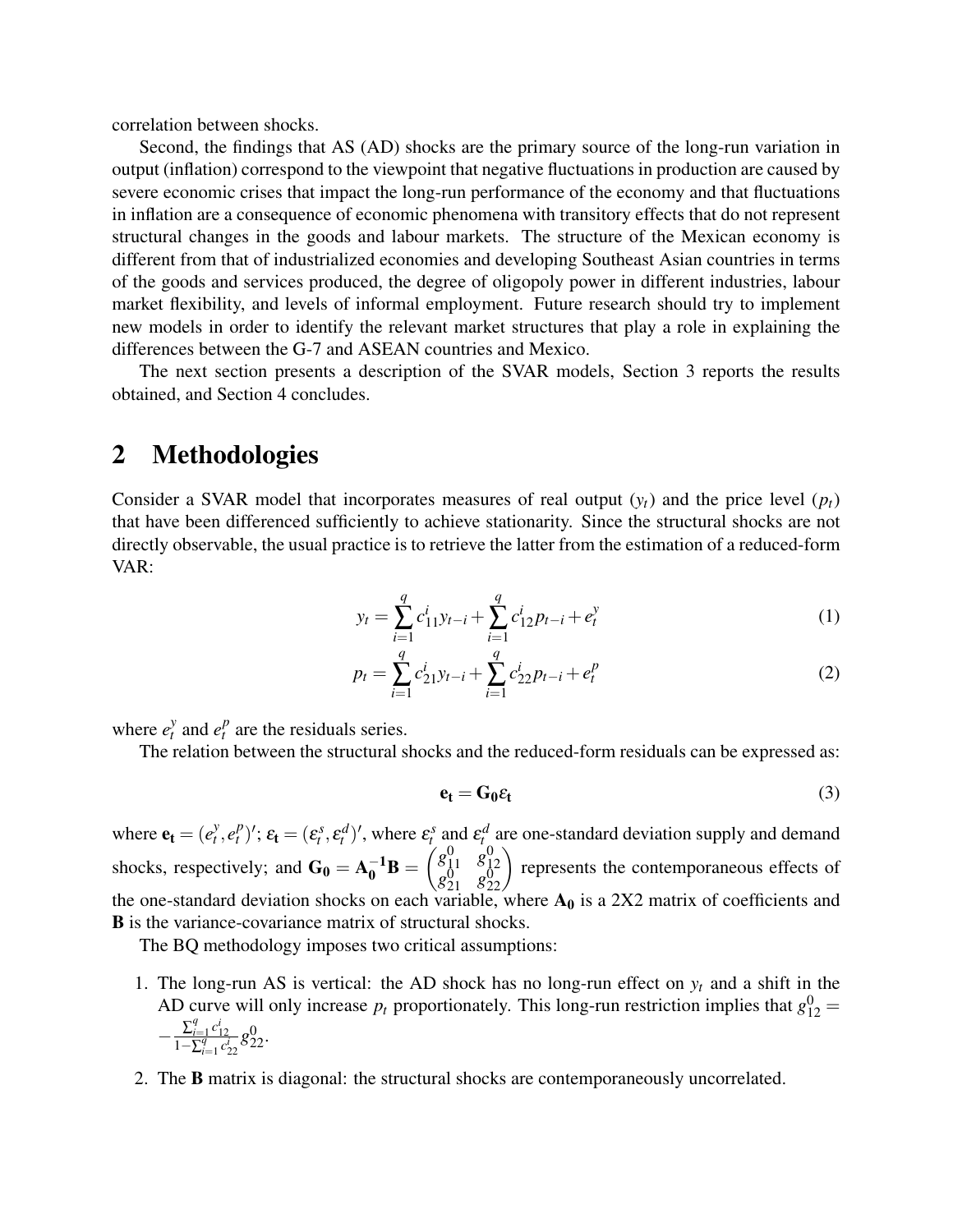Following a simple AS-AD model, [Cover et al.](#page-9-1) [\(2006\)](#page-9-1) and [Bashar](#page-9-2) [\(2011;](#page-9-2) [2012\)](#page-9-3) have employed a Modified SVAR model in which it is possible to relax the assumption that supply and demand shocks are uncorrelated<sup>[1](#page-1-0)</sup>:

$$
y_t = \alpha p_t + \sum_{i=1}^q \phi_{yi} y_{t-i} + \sum_{i=1}^q \phi_{pi} p_{t-i} + \gamma b_{22} \varepsilon^d + b_{11} \varepsilon^s
$$
 (4)

$$
p_t = -y_t + \sum_{i=1}^q \theta_{yi} y_{t-i} + \sum_{i=1}^q \theta_{pi} p_{t-i} + b_{22} \varepsilon^d
$$
 (5)

where  $\varepsilon^s$  and  $\varepsilon^d$  are the unit variance structural supply and demand shocks, respectively;  $b_{11}$  and  $b_{22}$  represent the standard deviations of both shocks; and the supply shock in equation (4) has two components:  $b_{11} \varepsilon^s$ , which represents the independent AS shock; and  $b_{22} \varepsilon^d$ , which represents the AS shock induced by an independent AD shock. The coefficient  $\gamma$  measures the extent to which the AS shock is affected by the AD shock.<sup>[2](#page-1-0)</sup>

Given the Modified SVAR in equations (4) and (5) and the reduced-form VAR in equations (1) and (2), we have the following relationship between the residuals from the latter and the structural shocks:

$$
\begin{bmatrix} e_t^y \\ e_t^p \end{bmatrix} = \begin{bmatrix} 1 & -\alpha \\ 1 & 1 \end{bmatrix}^{-1} \begin{bmatrix} b_{11} & \gamma b_{22} \\ 0 & b_{22} \end{bmatrix} \begin{bmatrix} \varepsilon^s \\ \varepsilon^d \end{bmatrix}
$$
 (6)

so that the variance-covariance matrix of the reduced-form VAR residuals is defined as:

$$
\begin{bmatrix}\n\text{var}(e_t^y) & \text{cov}(e_t^y, e_t^p) \\
\text{cov}(e_t^p, e_t^y) & \text{var}(e_t^p)\n\end{bmatrix} = \begin{bmatrix}\n\frac{b_{11}}{1+\alpha} & \frac{(\alpha+\gamma)b_{22}}{1+\alpha} \\
\frac{-b_{11}}{1+\alpha} & \frac{(1-\gamma)b_{22}}{1+\alpha}\n\end{bmatrix} \begin{bmatrix}\n\frac{b_{11}}{1+\alpha} & \frac{-b_{11}}{1+\alpha} \\
\frac{(\alpha+\gamma)b_{22}}{1+\alpha} & \frac{(1-\gamma)b_{22}}{1+\alpha}\n\end{bmatrix}
$$
\n(7)

The final additional restriction required to provide exact identification of the system follows the BQ long-run restriction:  $\alpha = -\frac{\sum_{i=1}^{q} c_{12}^i}{1 - \sum_{i=1}^{q} c_{22}^i}$ , which implies that the structural AD shock does not have any long-run effect on the output level as long as this does not induce the long-run AS to shift. Hence,  $\alpha$  yields an estimate of the slope of the short-run AS curve;  $1/(1 + \alpha)$  represents an estimate of the immediate effect on output of a 1% structural supply shock; and  $\alpha/(1+\alpha)$ represents an estimate of the immediate effect on output of a 1% structural demand shock.

#### 3 Results

Data on real GDP and the Consumer Price Index (CPI) for the period 1981Q1-2016Q2 were obtained from the Economic Commission for Latin America and the Caribbean (ECLAC)

<sup>&</sup>lt;sup>1</sup>The supply curve in this specification corresponds to a Lucas-type supply function [\(Lucas](#page-9-8) ,  $1972$ ), where the AS function depends on its expected value, unanticipated inflation and a random supply shock. On the other hand, the demand curve corresponds to a nominal AD function, which is equal to its expected value plus a random demand disturbance (see [Cover et al.](#page-9-1) [\(2006\)](#page-9-1) for the derivation).

<sup>&</sup>lt;sup>2</sup>We considered only the case in which supply shocks are affected by demand disturbances —so that the demand shock is causally prior to the supply shock— since, following [Cover et al.](#page-9-1) [\(2006\)](#page-9-1), the other alternative specification —which consists in assuming that demand shocks can be affected by supply disturbances, so that the supply shock is causally prior to the demand shock— is mathematically equivalent to the standard BQ model (up to a scalar).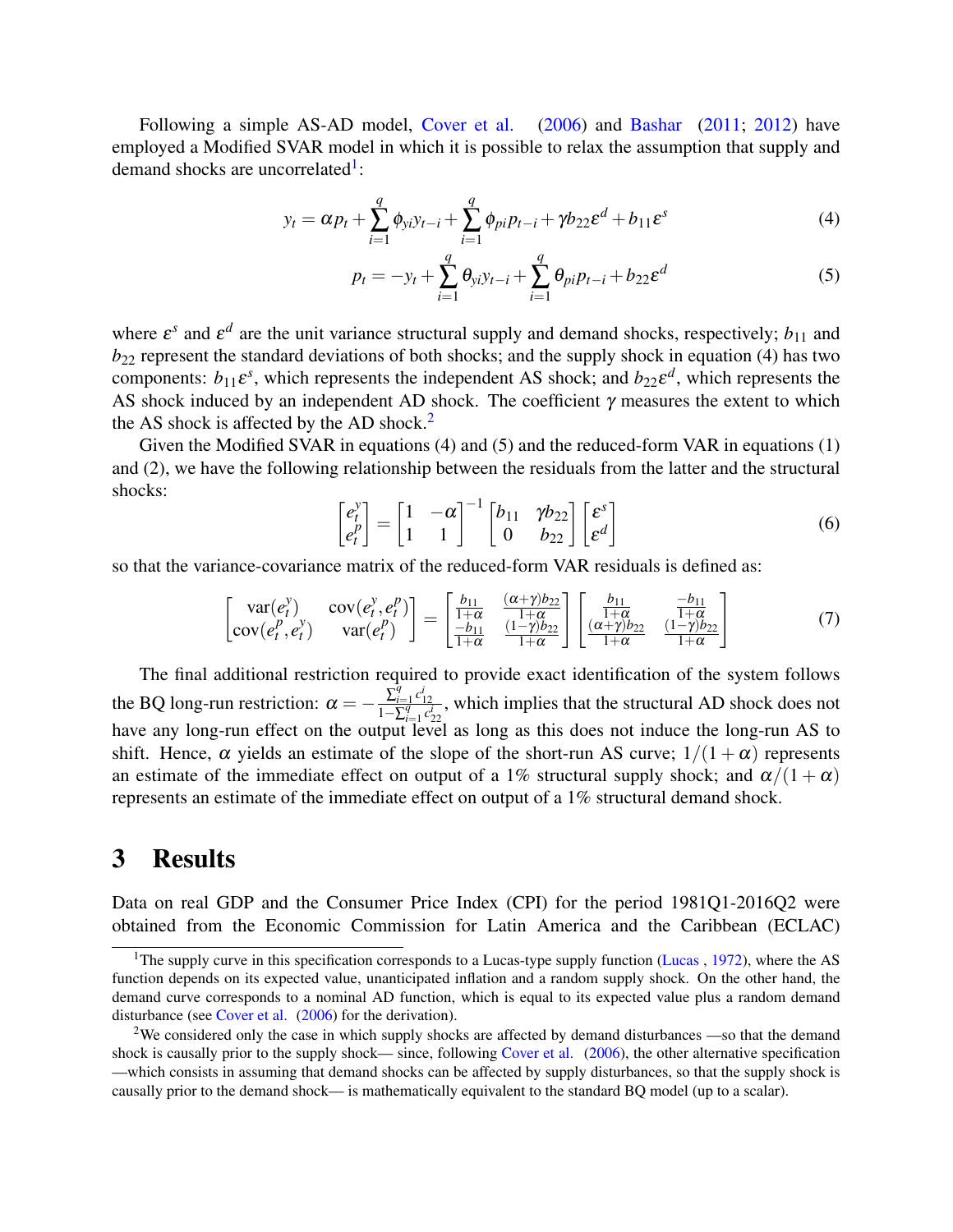database.<sup>[3](#page-1-0)</sup> We first tested the order of integration of the logarithms of both series using different unit root tests, finding that real GDP was difference stationary and that the CPI had to differenced twice to become stationary. We then tested for cointegration between the log of real GDP and the log-first difference of the CPI using the Johansen methodology, finding no evidence of cointegration between the variables.<sup>[4](#page-1-0)</sup>

The VAR model included the annualised growth rate of real GDP, calculated as  $g_t = 100$   $*$ [ln (GDP)<sub>t</sub> − ln (GDP)<sub>t−4</sub>]; and the first difference of the annualised inflation rate, calculated as  $\Delta \pi_t = \pi_t - \pi_{t-1}$ , where  $\pi_t = 100 * [\ln (\text{CPI})_t - \ln (\text{CPI})_{t-4}]$ .<sup>[5](#page-1-0)</sup> The Likelihood Ratio test indicated that the optimal lag length for the VAR model was 8; however, the latter presented serial correlation problems at the 5% according to the Lagrange Multiplier tests. Thus, we considered a VAR model with 9 lags, which did not present problems of autocorrelation.

Table [1](#page-4-0) reports the estimated coefficients obtained from the Modified SVAR model. Since  $\alpha$ is less than one (0.21), it is possible to conclude that the AS in the Mexican economy is not very sensitive to changes in the inflation rate; the immediate effect of a  $1\%$  supply shock on output  $(1/(1+\alpha) = 0.83)$  is greater than the respective effect of a 1% demand shock  $(\alpha/(1+\alpha) = 0.17)$ ; and  $\gamma = 0.14$  is statistically non-significant, which suggests that AS shocks are not sensitive to AD shocks.

<span id="page-4-0"></span>Table 1. Estimated coefficients using the Modified model

| α                     | 0.210                            |
|-----------------------|----------------------------------|
| $1/(1+\alpha)$        | 0.827                            |
| $\alpha/(1+\alpha)$   | 0.173                            |
| $\gamma^{\rm a}$      | 0.139                            |
|                       | (0.984)                          |
| $b_{11}$ <sup>a</sup> | 1.958                            |
|                       | (0.122)                          |
| $b_{22}$ <sup>a</sup> | 2.841                            |
|                       | (0.178)                          |
| Note:                 | <sup>a</sup> Standard errors are |

shown in parenthesis.

<sup>5</sup>We also considered the log-first difference of real GDP and the log-second difference of the CPI. The results obtained remained qualitatively the same.

 $3$ To the best of our knowledge, the ECLAC database is the most comprehensive source of quarterly data for Mexico. Both time series start in 1981Q1, so that the estimation sample was selected according to this constraint. Moreover, the GDP series for Mexico extracted from the ECLAC database uses two different base years: 1993 (for the period 1981Q1-1998Q4) and 2008 (for the period 1993Q1-2016Q2). The series were spliced together using 2008 as the base year. We used the CPI (2008=100) in order to consider the most common measure of inflation [\(Bashar](#page-9-2) , [2011;](#page-9-2) [2012\)](#page-9-3). The CPI measures the change in cost on a bundle of households' representative basket of goods and services, so that we assume that changes in the latter reflect demand fluctuations more accurately than changes in the GDP deflator —which measures changes in the level of prices of all new, domestically produced, final goods and services in the economy. Both the real GDP and the CPI series for the Mexican economy are shown in Figure [A.1](#page-10-0) in Appendix A. Finally, as a robustness check we also estimated the models using the GDP deflator (2008=100) as the measure of inflation, finding fairly similar results (the latter are available from the author on request).

<sup>4</sup>The results for the different unit root tests and the Johansen tests for cointegration are available from the author upon request.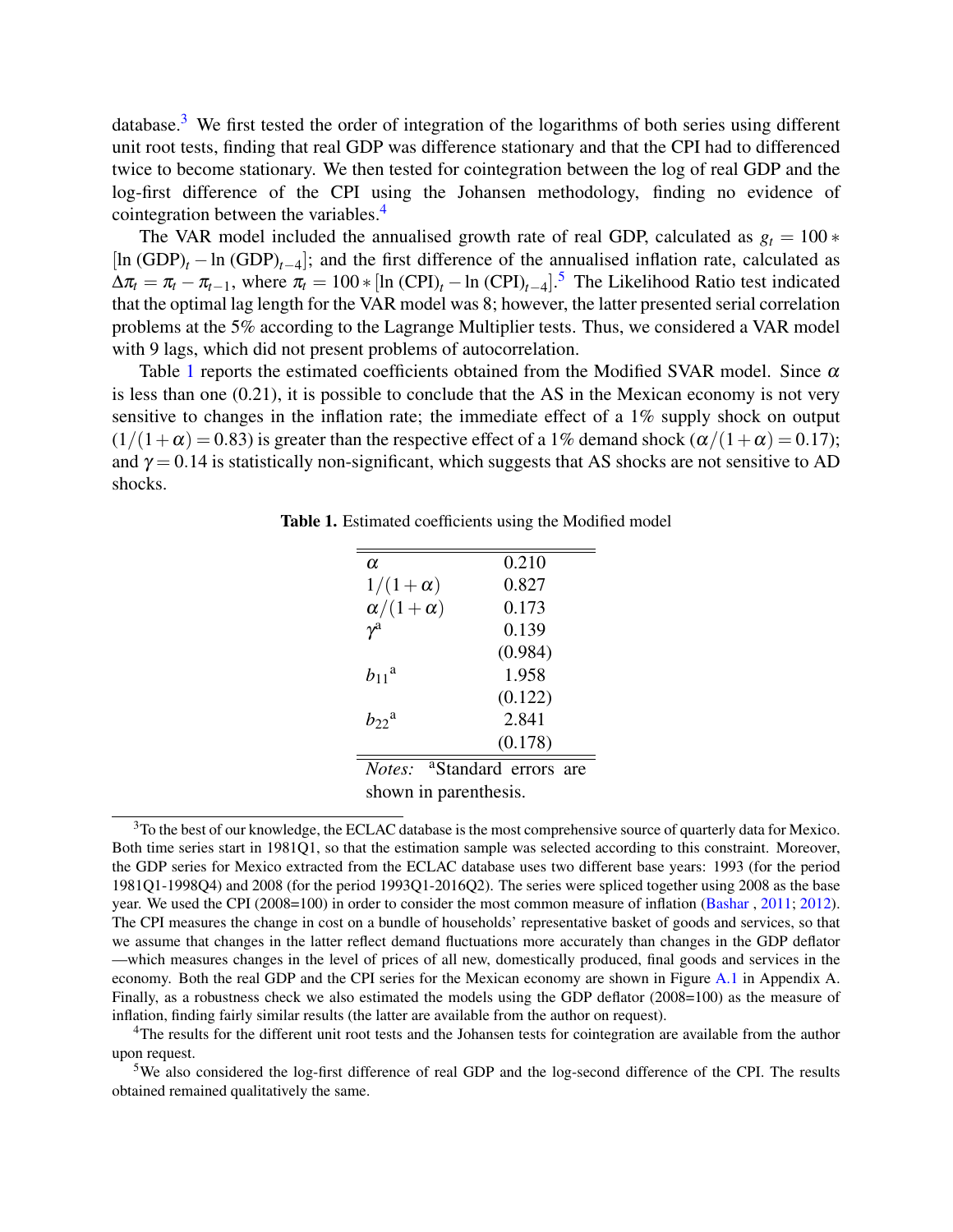From Figure [1](#page-6-0) it is possible to observe that the impulse response functions (IRFs) for the structural AS and AD shocks as identified by the BQ decomposition and by the Modified model are fairly similar<sup>[6](#page-1-0)</sup>:

- 1. The responses of  $g_t$  to a 1% supply shock and of  $\Delta \pi_t$  to a 1% demand shock are (on average) 1.71% and 2.16%, respectively.
- 2. The responses of  $g_t$  to a 1% demand shock and of  $\Delta \pi_t$  to a 1% supply shock are (on average) 0.65% and -1.40%, respectively.
- 3. According to the BQ decomposition, the response of  $g_t$  to a 1% demand shock is statistically non-significant for all periods and the response of  $\Delta \pi_t$  to a 1% supply shock is significant only for the impact period. On the other hand, according to the Modified model the response of *g<sup>t</sup>* to a 1% demand shock is statistically significant one quarter after the initial shock and the response of  $\Delta \pi_t$  to a 1% supply shock is significant three quarters after the initial shock.

The long-run effects on the aggregate output level and on the inflation rate of the AS and AD shocks are presented in Figure [2.](#page-7-0) Both the BQ and the Modified models show that a positive supply shock has a permanent effect on output and that a positive demand shock has a permanent effect on the inflation rate. Both methodologies also show that there is a negative response of the inflation rate to a positive supply shock, which is significant over a longer time horizon when the Modified model was employed. As expected, a positive demand shock has no permanent effects on output using the BQ model; and the Modified model shows evidence of a slight, permanent increase in the output level, although the effect is statistically significant only for two quarters after the initial shock.<sup>[7](#page-1-0)</sup>

Finally, the variance decomposition analyses are presented in Table [2.](#page-8-0) The BQ model shows that around 93% (79%) of the short-run variation in output (inflation) and around 95% (76%) of the long-run variation in output (inflation) have been the result of structural supply (demand) shocks. According to the Modified model, the supply (demand) shock accounts for approximately 80% (61%) of the short-run variation in output (inflation) and for approximately 89% (62%) of the long-run variation in output (inflation).

#### 4 Conclusions

Previous studies for the USA, G-7, and ASEAN countries have shown that the Blanchard-Quah approach can lead to anomalies in the inflation dynamics and can downplay the role of demand shocks in explaining fluctuations in real economic activity if the potential correlation between supply and demand shocks is ignored. The latter means that it may not be possible to derive independent supply and demand shocks using the Blanchard-Quah methodology since both can be contemporaneously correlated.

 ${}^{6}$ In Figures [1](#page-6-0) and [2](#page-7-0) the horizontal axis shows the time horizon (quarters); and we plot the responses up to 40 quarters. Bootstrapped standard errors were generated via 2000 replications.

<sup>&</sup>lt;sup>7</sup>The estimated structural AS and AD shocks derived from both models are presented in Figure [B.1](#page-11-0) in Appendix B. The correlation between the AS shocks derived from the BQ decomposition and from the Modified model is 0.97; whereas the respective correlation between the AD shocks is 0.89. This also shows that the AS and AD shocks obtained from both specifications were fairly similar.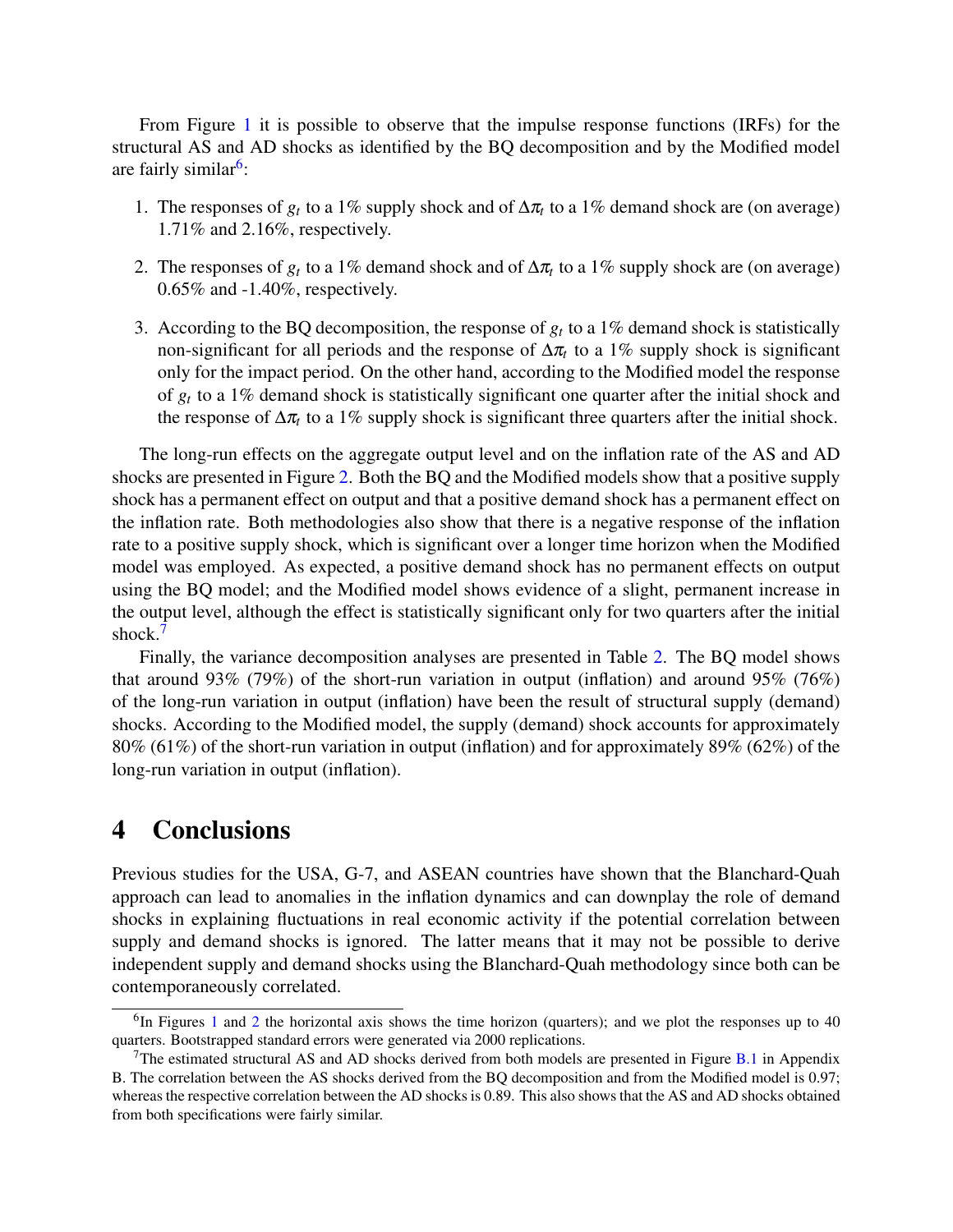<span id="page-6-0"></span>

(a) Response of  $g_t$  to a 1% supply shock

**(b)** Response of  $g_t$  to a 1% demand shock





(d) Response of  $\Delta \pi_t$  to a 1% demand shock

Figure 1. Dynamic responses of  $g_t$  (output growth rate) and  $\Delta \pi_t$  (first difference of the inflation rate) to a 1% supply and demand shocks, with bootstrapped 95% confidence intervals (shown by dotted lines). Impulse responses were obtained from the SVAR models based on the Blanchard-Quah decomposition (shown in black) and on the Modified model (shown in blue)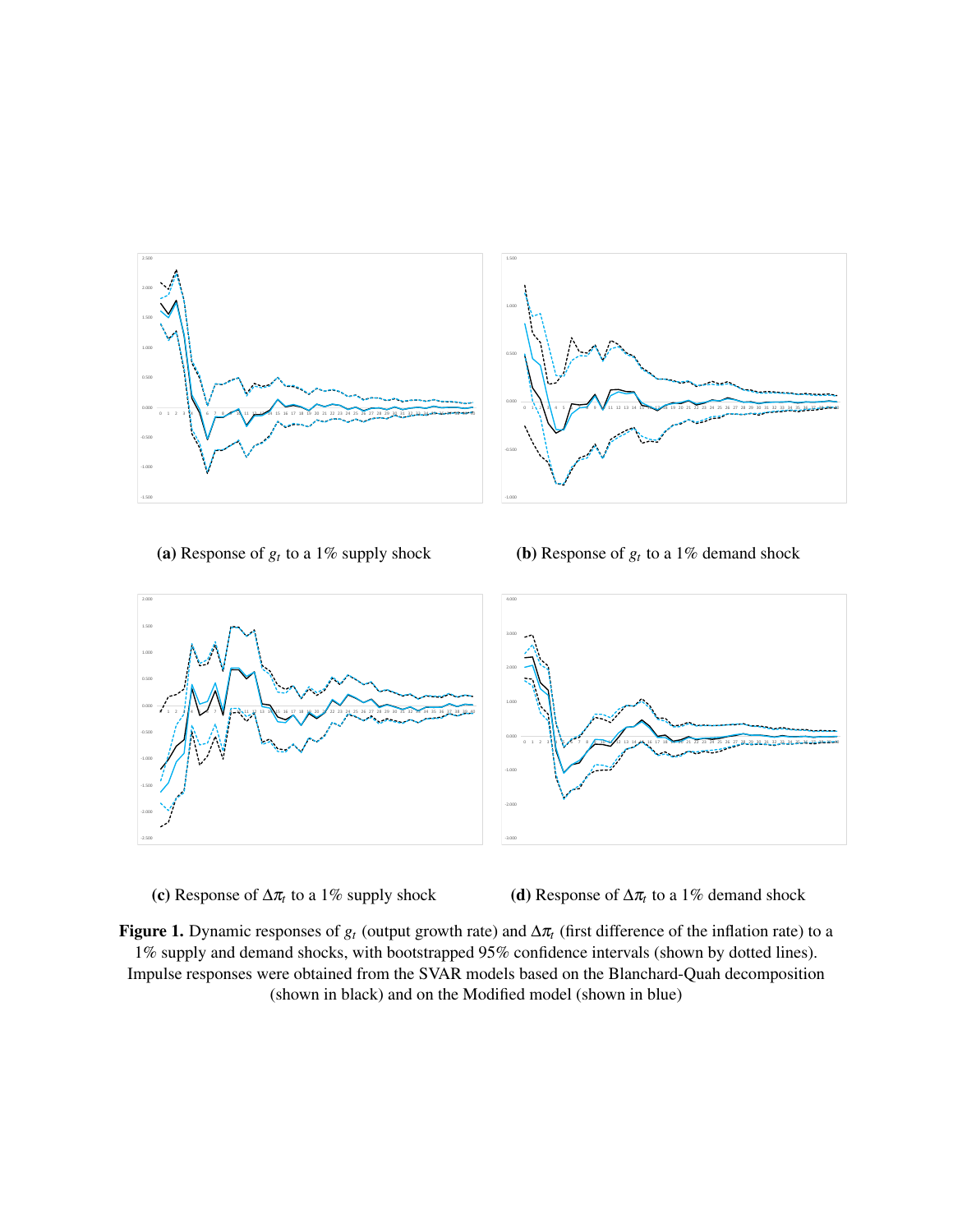<span id="page-7-0"></span>

(a) Accumulated response of output to a 1% supply (b) Accumulated response of output to a 1% demand shock shock



(c) Accumulated response of inflation to a 1% supply shock



Figure 2. Responses of aggregate output level and inflation rate to a 1% supply and demand shocks, with bootstrapped 95% confidence intervals (shown by dotted lines). These figures are the cumulative impulse responses of the figures presented in Figure [1,](#page-6-0) obtained from the SVAR models based on the Blanchard-Quah decomposition (shown in black) and on the Modified model (shown in blue)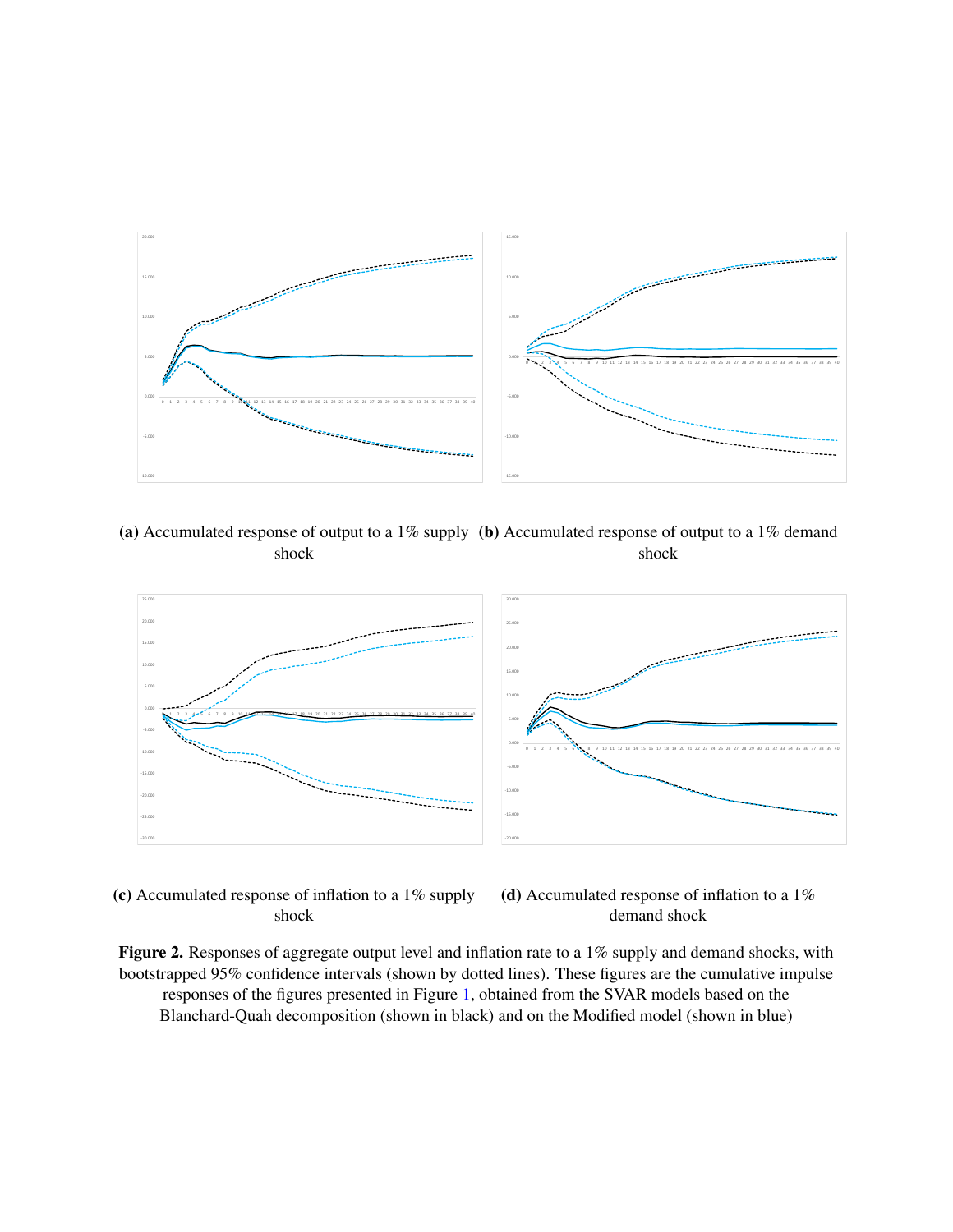<span id="page-8-0"></span>

| Horizon (quarters)   | Variance in the output growth |                           | Variance in the change in the |                           |  |
|----------------------|-------------------------------|---------------------------|-------------------------------|---------------------------|--|
|                      | rate due to                   |                           | inflation rate due to         |                           |  |
| Blanchard-Quah model |                               |                           |                               |                           |  |
|                      |                               | Supply shock Demand shock |                               | Supply shock Demand shock |  |
|                      | $(\%)$                        | $(\%)$                    | $(\%)$                        | $(\%)$                    |  |
| 1                    | 92.91                         | 7.09                      | 21.03                         | 78.97                     |  |
| $\mathcal{D}$        | 95.58                         | 4.42                      | 18.47                         | 81.54                     |  |
| 10                   | 95.48                         | 4.52                      | 18.77                         | 81.23                     |  |
| 40                   | 94.86                         | 5.14                      | 23.67                         | 76.33                     |  |
| Modified model       |                               |                           |                               |                           |  |
|                      | Supply shock                  | Demand shock              |                               | Supply shock Demand shock |  |
|                      | $(\%)$                        | (%)                       | (%)                           | $(\%)$                    |  |
| 1                    | 79.65                         | 20.35                     | 39.03                         | 60.97                     |  |
| $\overline{2}$       | 84.84                         | 15.16                     | 35.85                         | 64.15                     |  |
| 10                   | 89.02                         | 10.98                     | 34.05                         | 65.96                     |  |
| 40                   | 88.78                         | 11.22                     | 38.15                         | 61.85                     |  |

Table 2. Variance decompositions for the Blanchard-Quah and the Modified models

The present paper has explored if the supply shock identified by the Blanchard-Quah methodology contains a demand driven component in the Mexican economy during the period 1981Q1-2016Q2. We do not find evidence that supply shocks are correlated with demand shocks in Mexico, so that: 1) the inflation rate decreases when there is a positive supply shock if the standard Blanchard-Quah restrictions are employed; 2) supply shocks account for approximately 95% of the long-run variation in output; and 3) demand shocks account for approximately 76% of the long-run variation in inflation.

The results show that it is possible derive uncorrelated supply and demand shocks for the Mexican economy using the standard restrictions imposed by the Blanchard-Quah methodology. Given that the structure of the Mexican economy is different from that of industrialized economies and developing Southeast Asian countries, future research should try to implement new models in order to identify the relevant market structures that play a role in explaining the differences between the G-7 and ASEAN countries and Mexico.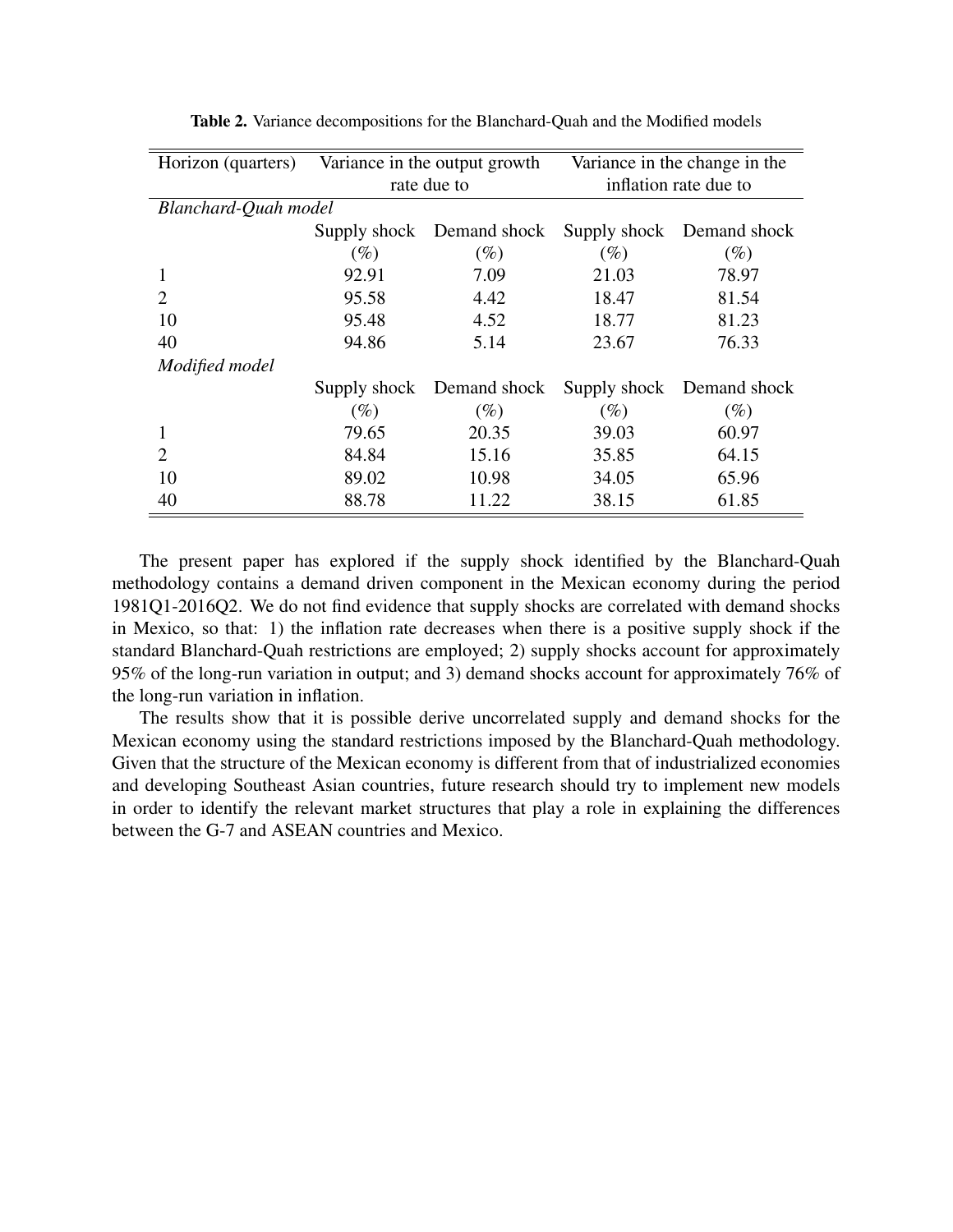#### References

- <span id="page-9-2"></span>Bashar, O. (2011) "On the permanent effects of an aggregate demand shock: Evidence from the G-7 countries" *Economic Modelling* 28, 1374–1382.
- <span id="page-9-3"></span>Bashar, O. (2012) "The dynamics of aggregate demand and supply shocks in ASEAN countries" *Journal of Asian Economics* 23, 507–518.
- <span id="page-9-0"></span>Blanchard, O. and Quah, D. (1989) "The dynamic effects of aggregate demand and supply disturbances" *American Economic Review* 79, 655-673.
- <span id="page-9-1"></span>Cover, J., Enders, W. and Hueng, J. (2006) "Using the aggregate demand-aggregate supply model to identify structural demand-side and supply-side shocks: Results using a bivariate VAR" *Journal of Money, Credit and Banking* 38, 777-790.
- <span id="page-9-4"></span>Estefan-Dávila, M. (2014) "Supply and demand shocks in Mexico" *Gaceta de Economía* 20, 59-76.
- <span id="page-9-5"></span>Loría, E. and Ramírez, J. (2011) "Inflation, monetary policy and economic growth in Mexico. An inverse causation, 1970-2009" *Modern Economy* 2, 834-845.
- <span id="page-9-8"></span>Lucas, R. (1972) "Expectations and the neutrality of money" *Journal of Economic Theory* 4, 103- 124.
- <span id="page-9-6"></span>Méndez-Marcano, R. (2014) "Technology, employment, and the oil-countries' business cycle" BBVA research working paper number 14/05.
- <span id="page-9-7"></span>Pagliacci, C. (2016) "Are we ignoring supply shocks? A proposal for monitoring cyclical fluctuations" CEMLA research paper number 21.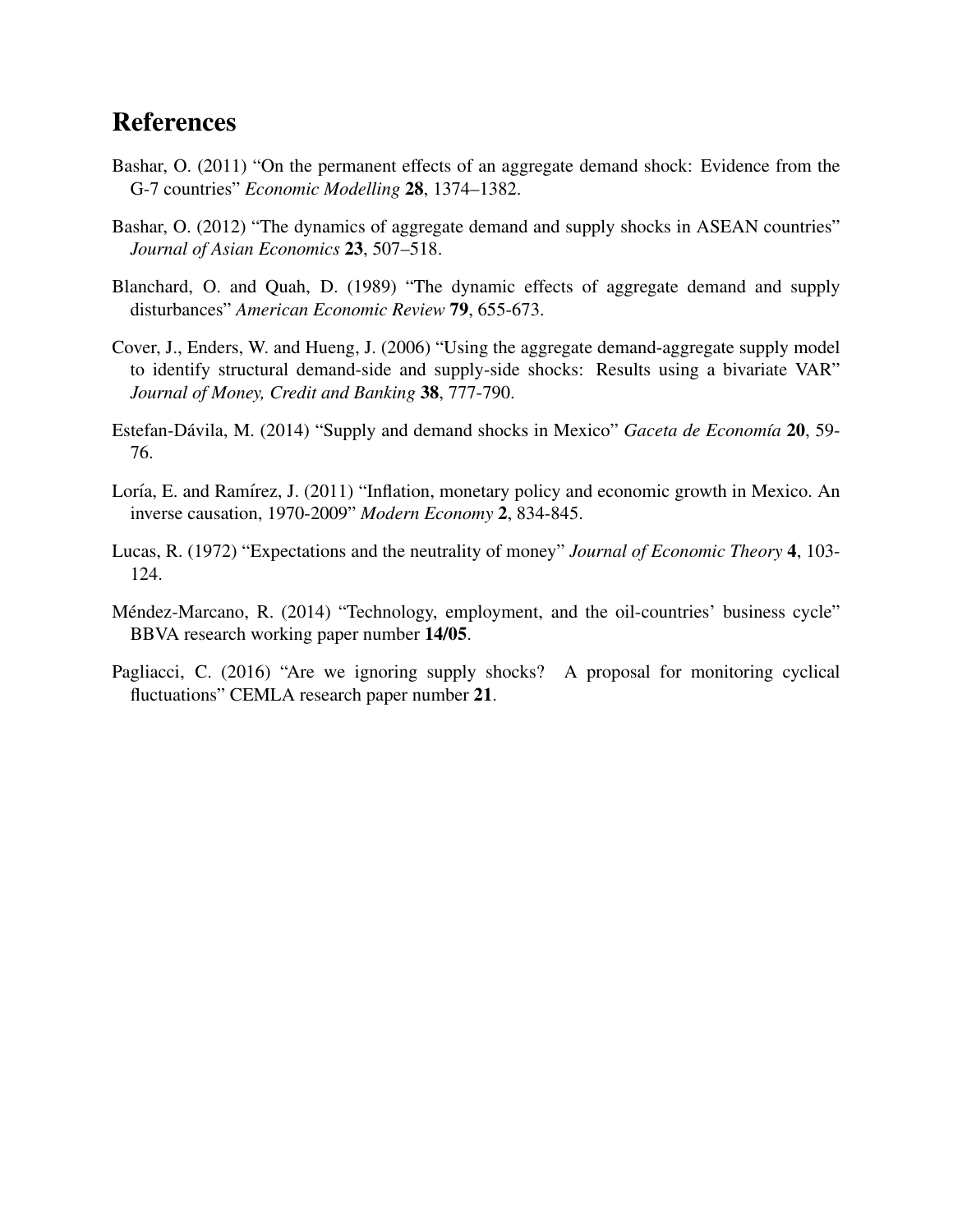# <span id="page-10-0"></span> $\blacktriangleright$ Data



(a) Natural log of real GDP Natural log of real GDP

(b) Natural log of CPI Natural log of CPI

Figure A.I. Mexico: Natural log of real GDP and of CPI; quarterly, 1981Q1-2016Q2 (base year: 2008).<br>Shaded areas indicate OECD based recession indicators from the period following the peak through the Figure A.1. Shaded areas indicate OECD based recession indicators from the period following the peak through the Mexico: Natural log of real GDP and of CPI; quarterly, 1981Q1-2016Q2 (base year: 2008). trough (extracted from the FRED database, series: MEXRECD). trough (extracted from the FRED database, series: MEXRECD).